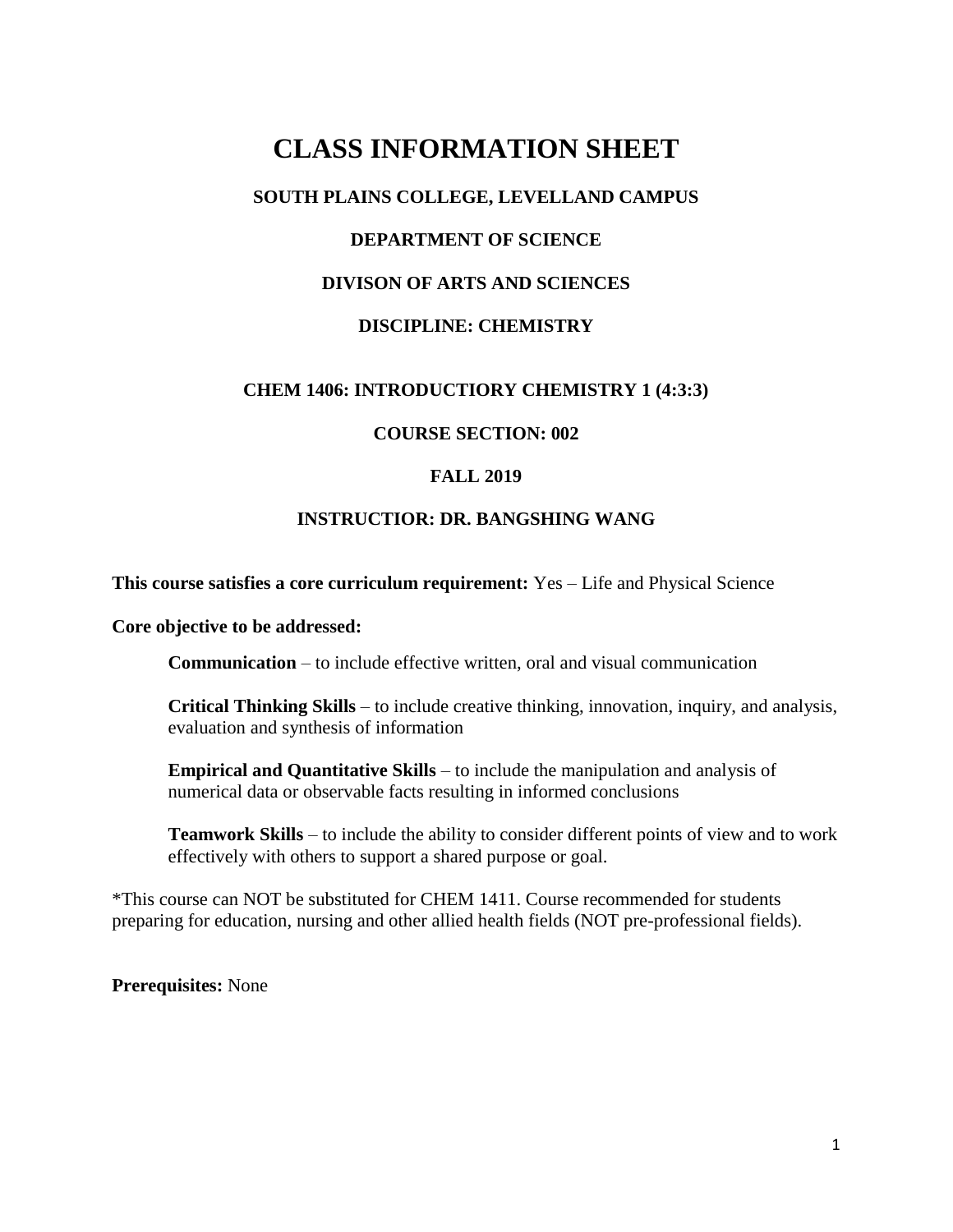**INSTRUCTOR:** Bangshing Wang, Ph.D. Office: S109, Levelland Campus Telephone: 806-716-2326 E-mail: [bwang@southplainscollege.edu](mailto:bwang@southplainscollege.edu)

**OFFICE HOURS:** Office hour information will be on my office door.

**COURSE MATERIALS:** All are available at the SPC bookstore.

- TEXT BOOK: Karen C. Timberlake, "Chemistry: An Introduction to General, Organic, and Biological Chemistry", 13<sup>th</sup> Edition.
- > LAB MANUAL: CHEM1406 Lab Manual.
- $\triangleright$  Safety glasses/goggles.
- Scientific calculator. **Usage of cell phones WILL NOT BE allow on exam!**
- $\triangleright$  Five maroon colored scantrons

**COURSE DESCRIPTION:** CHEM1406: INTRODUCTORY CHEMISTRY 1. (4:3:3) Survey course introducing chemistry. Topics may include inorganic, organic, biochemistry, food/physiological chemistry, and environmental/consumer chemistry. Designed for allied health students and for students who are not science majors. Basic laboratory experiments supporting theoretical principles presented in lecture; introduction of the scientific method, experimental design, data collection and analysis, and preparation of laboratory reports. **Note: This course may not be substituted for CHEM 1411.**

**COURSE PURPOSE:** To provide basic chemical knowledge for persons living in a world of technology that is always changing. To provide understanding of the basic chemical functioning of the human body. To provide the student with a laboratory experience which will enhance their appreciation of the advances of Science and of the role of the clinical laboratory in the hospital.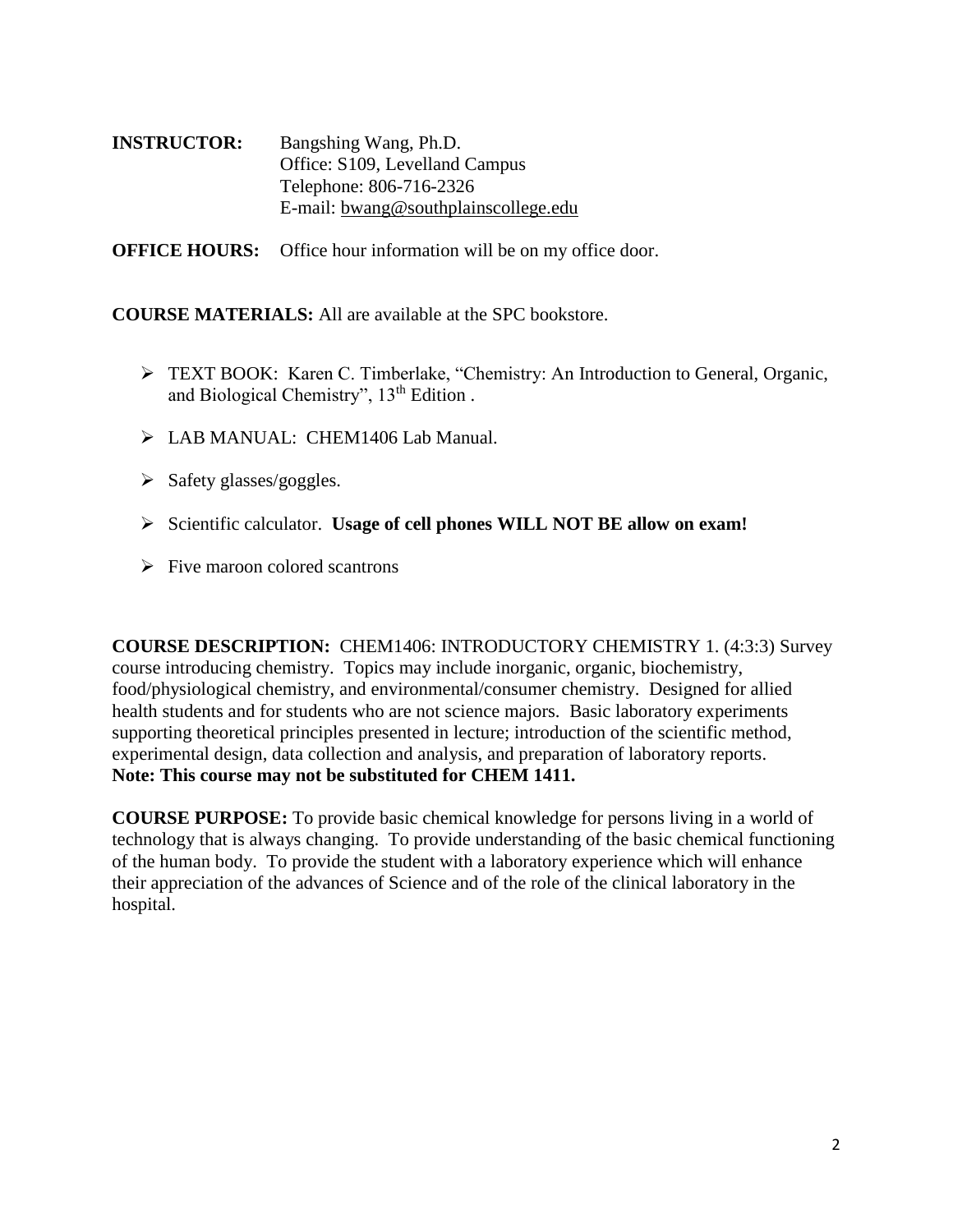**LECTURE EXAMS**: There will be FOUR lecture exams; these exams will cover the materials discussed in the lectures, and the schedule of the lecture exams are on the course schedule along with lecture information. Lecture exams will be in a multiple-choice format, with roughly 40 questions. A maroon colored scantron is required for each lecture exam. Only the materials discussed in the lectures will be on the exam and you will have designated class time to finish the exam. *There will be NO make-up exam allowed! If a student miss an exam, the student will receive a grade of ZERO for the exam missed.*

| • Lecture exam 1 (Chapters 1, 2 and 3) | 100 points |
|----------------------------------------|------------|
| • Lecture exam 2 (Chapters 4 and 6)    | 100 points |
| • Lecture exam $3$ (Chapters 7 and 8)  | 100 points |
| • Lecture exam $4$ (Chapters 9 and 10) | 100 points |
|                                        |            |

*The materials scheduled for each lecture exam by subject to change, this change will be announced in advance if necessary.*

**EXAM PRACTICE/WORKSHEET (EP):** There will be FIVE exam practice assignments, which are due on the day of each exam. Sole purpose of exam practice is the help prepare for the exam, it does not count towards the total grade. However, completed EP assignment turned in at the beginning of each lecture exam will gain additional *FIVE* extra points towards the exam taken on the same day. *No late EP assignments will be accepted.*

**LAB EXPERIMENTS/PRACTICES:** Lab reports/practices will be collected for grading at the end of each lab experiment day. Students will complete the lab assigments for grading before leaving the lab. Each lab assignment will be worth 10 points, which will add up to 150 points of your final grade. The laboratory portion of this class will be comprised of topic discussion, practice worksheets and lab experiments. The lab portion of this course will consist of group work to perform lab experiments. *There will be no make-up labs for the missed lab; students will receive ZERO for the lab section if missed.*

**FINAL EXAM:** The final exam will cover chapter 11, 13 and 15. There will be no make-up exam for the final exam. The final exam will count 100 points. The final exam will be 40 questions. The format will be multiple-choice. Only the materials covered in the lectures will be on the exam and you will have designated class time to finish the exam. *There will be no makeup for final exams, missed final exam will result in a grade of ZERO.*

*NOTE: At the end of the semester, one of lowest lecture exam grade can be replaced with the final exam grade (granted final exam grade is higher than lecture exam grade it will replace). If final exam grade is the lowest grade among all exams, than no grade will be replaced.*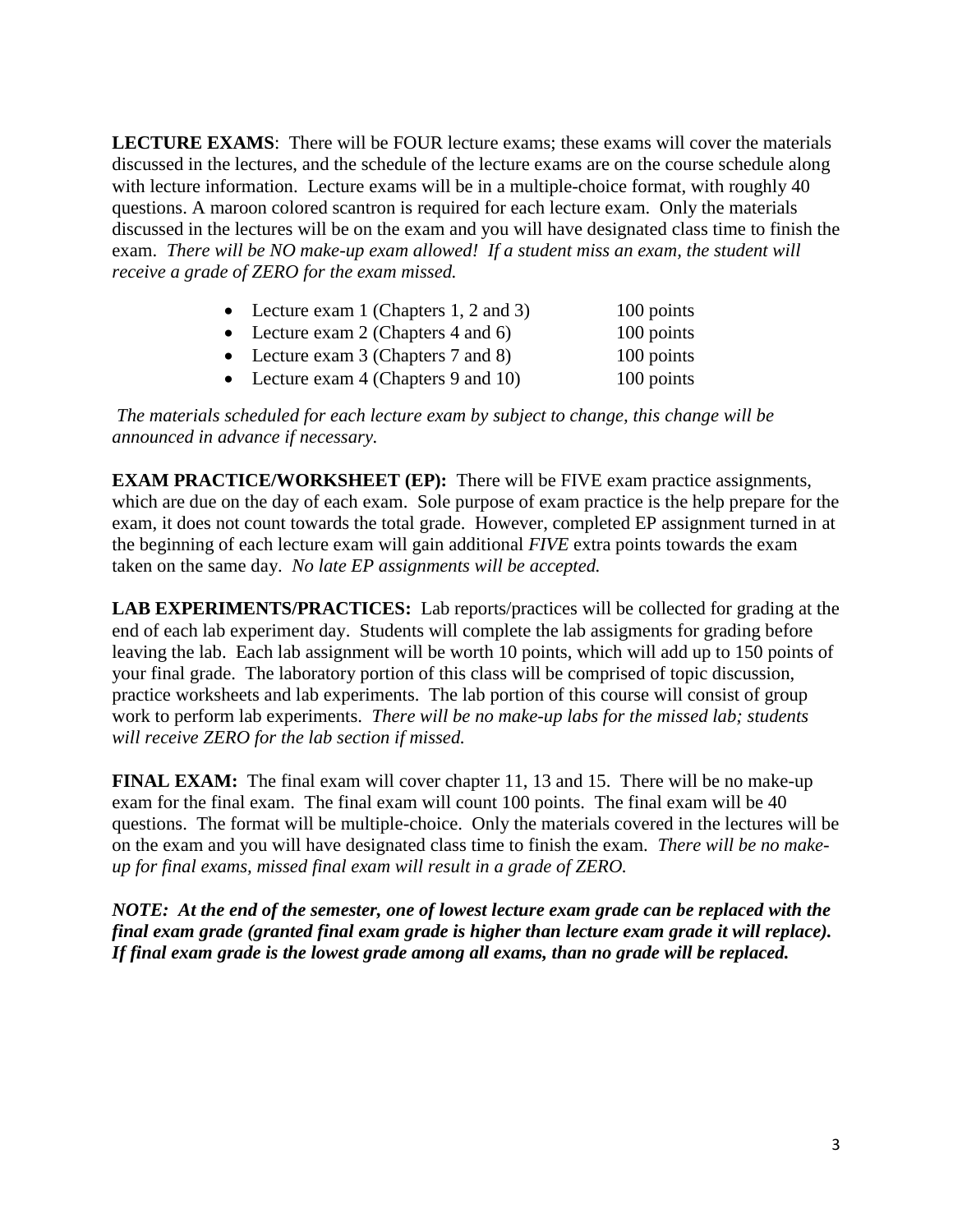**ATTENDANCE**: It is vitally important that you attend all lectures and labs in order to do well in this course. If you reach *SEVEN* absences or miss *FOUR* classes in a role, I will drop you from the course with a grade of X, F, or U. This is in accordance with the policies set forth in the SPC General Catalog. Attendance will be taken during the lecture period, and lab attendance will be determine by the lab assignments submitted at the end of lab experiment. This class information sheet contains the schedule of lectures and labs. If you are unable to finish this course, complete a withdrawal slip at the registrar's office. Absences caused by official South Plains College activities will be excused.

Students are expected to attend all classes in order to be successful in a course. The student may be administratively withdrawn from the course when absences become excessive as defined in the course syllabus. When an unavoidable reason for class absence arises, such as illness, an official trip authorized by the college or an official activity, the instructor may permit the student to make up work missed (not including the lab). It is the student's responsibility to complete work missed within a reasonable period of time as determined by the instructor. Students are officially enrolled in all courses for which they pay tuition and fees at the time of registration. Should a student, for any reason, delay in reporting to a class after official enrollment, absences will be attributed to the student from the first class meeting. Students who enroll in a course but have "Never Attended" by the official census date, as reported by the faculty member, will be administratively dropped by the Office of Admissions and Records. A student who does not meet the attendance requirements of a class as stated in the course syllabus and does not officially withdraw from that course by the official census date of the semester, may be administratively withdrawn from that course and receive a grade of "X" or "F" as determined by the instructor. Instructors are responsible for clearly stating their administrative drop policy in the course syllabus, and it is the student's responsibility to be aware of that policy. It is the student's responsibility to verify administrative drops for excessive absences through MySPC using his or her student online account. If it is determined that a student is awarded financial aid for a class or classes in which the student never attended or participated, the financial aid award will be adjusted in accordance with the classes in which the student did attend/participate and the student will owe any balance resulting from the adjustment.

**CLASSROOM CONDUCT:** Students are expected to maintain a pleasant learning environment for themselves as well as for their classmates. Therefore, if, in the view of the instructor, a student is disrupting the class, the appropriate disciplinary action may be taken. Failure to comply with lawful direction of a classroom teacher relative to maintaining good order is considered misconduct on the part of the student. Repeated violations of disrupting a class may result in the student being dropped from the course.

**ACADEMIC INTEGRITY:** Cheating (as defined in the SPC General Catalog) will not be tolerated. If a student is caught cheating on an exam, a grade of ZERO will be given for that exam and this grade will NOT be dropped as one of the lowest grade.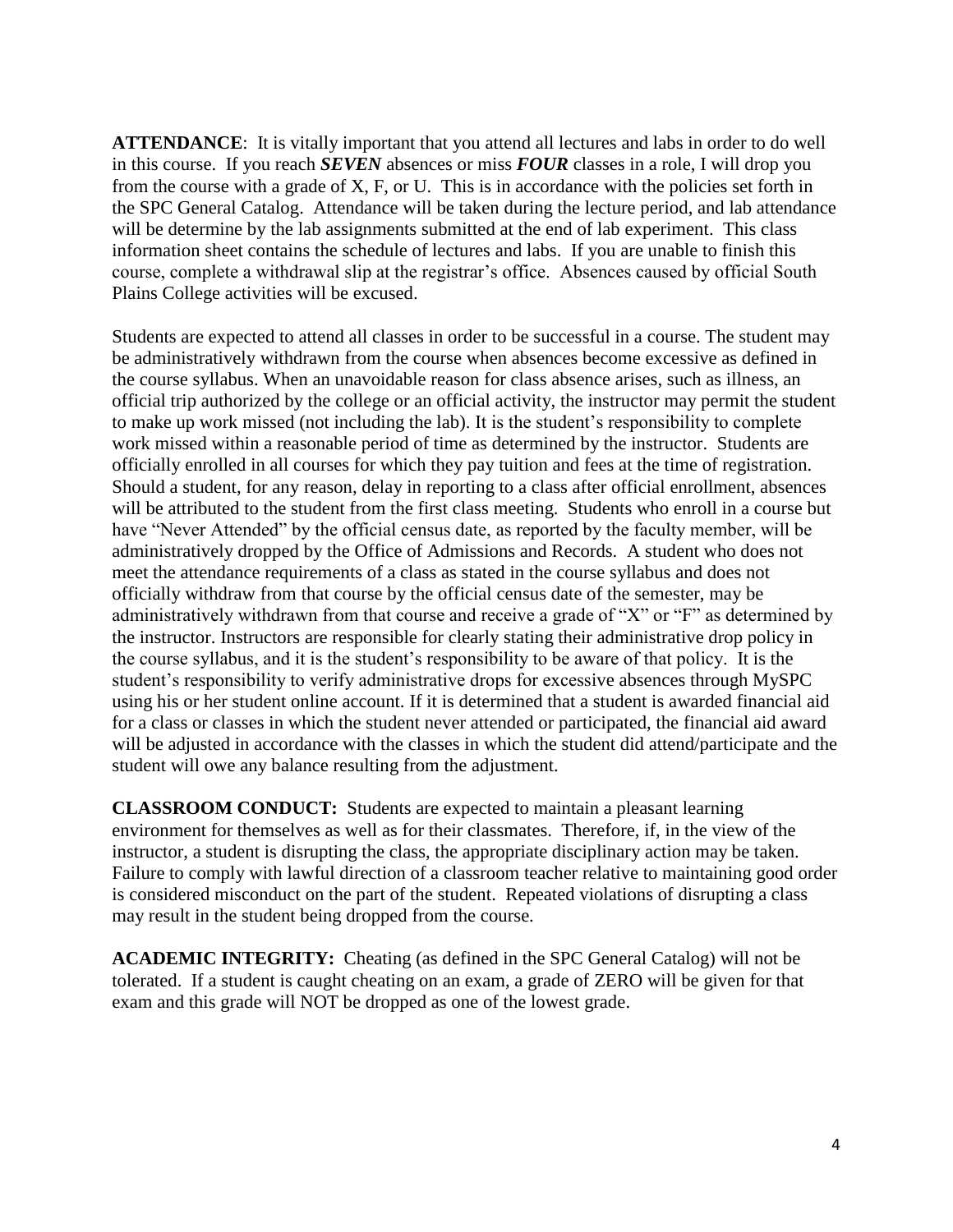## **FINAL GRADING:**

| Grading based on percentage: | $A = 90 - 100\%$<br>$B = 80 - 89%$<br>$C = 70 - 79%$<br>$D = 60 - 69\%$<br>$F =$ below 60%              |                                                                                  |
|------------------------------|---------------------------------------------------------------------------------------------------------|----------------------------------------------------------------------------------|
| The grade distribution:      | Lecture Exam 1:<br>Lecture Exam 2:<br>Lecture Exam 3:<br>Lecture Exam 4:<br>Lab Reports:<br>Final Exam: | 100 points<br>100 points<br>100 points<br>100 points<br>150 points<br>100 points |
|                              | Total Possible point:                                                                                   | 650 points                                                                       |

**DIVERSITY STATEMENT:** In this class, the teacher will establish and support an environment that values and nurtures individual and group differences and encourages engagement and interaction. Understanding and respecting multiple experiences and perspectives will serve to challenge and stimulate all of us to learn about others, about the larger world and about ourselves. By promoting diversity and intellectual exchange, we will not only mirror society as it is, but also model society as it should and can be.

**SPC STANDARD DISABILITY STATEMENT**: Students with disabilities, including but not limited to physical, psychiatric, or learning disabilities, who wish to request accommodations in this class should notify the Disability Services Office early in the semester so that the appropriate arrangements may be made. In accordance with federal law, a student requesting accommodations must provide acceptable documentation of his/her disability to the Disability Services Office. For more information, call or visit the Disability Services Office at Levelland (Student Health & Wellness Office) 806-716-2577, Reese Center (Building 8) & Lubbock Center 806-716-4675, or Plainview Center (Main Office) 806-716-4302 or 806-296-9611.

**NON-DISCRIMINATION STATEMENT:** South Plains College does not discriminate on the basis of race, color, national origin, sex, disability or age in its programs and activities. The following person has been designated to handle inquiries regarding the non-discrimination policies: Vice President for Student Affairs, South Plains College -1401 College Avenue, Box 5, Levelland, TX 79336, 806-894-9611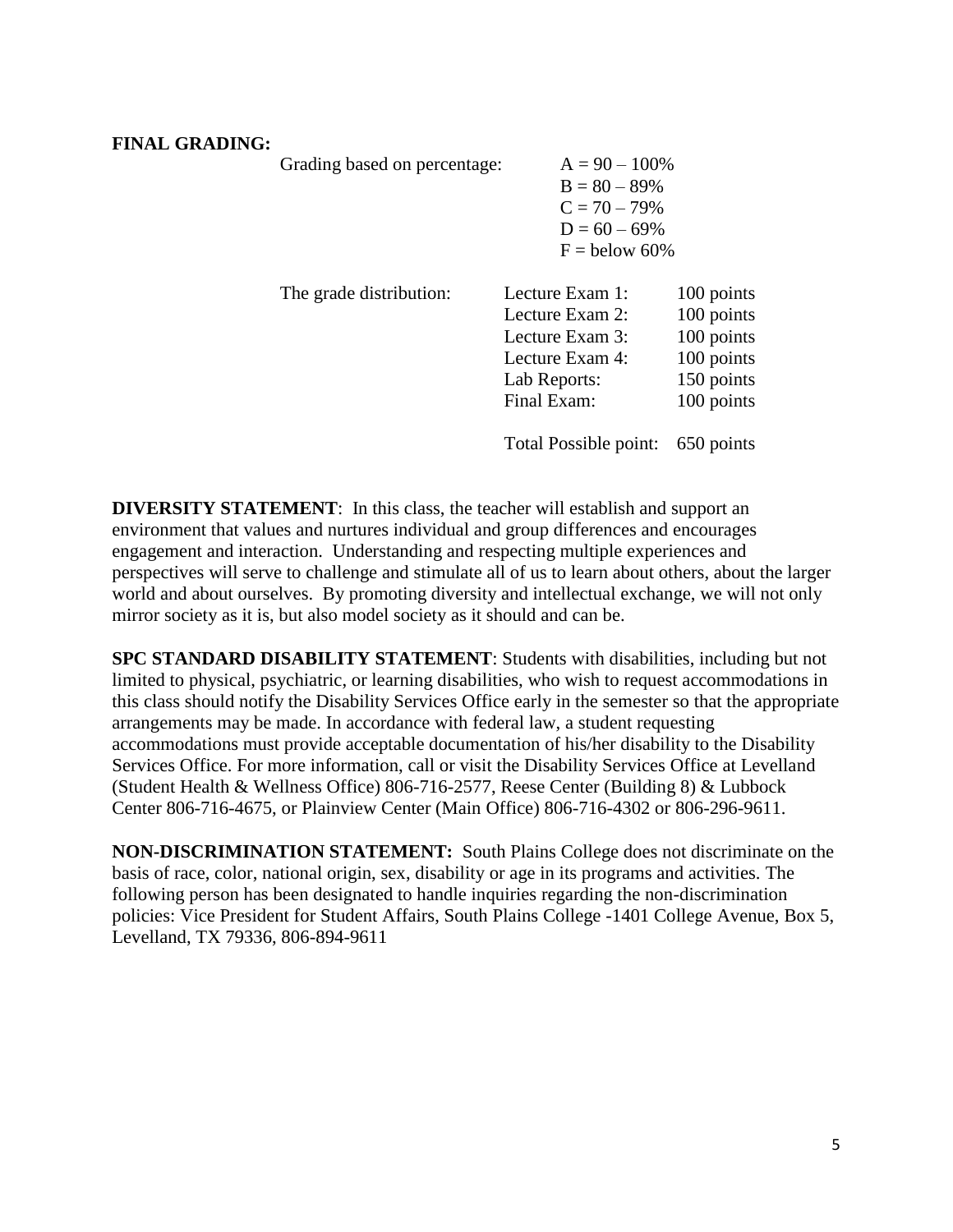**Title IX Pregnancy Accommodations Statement:** If you are pregnant, or have given birth within six months, Under Title IX you have a right to reasonable accommodations to help continue your education. To activate accommodations you must submit a Title IX pregnancy accommodations request, along with specific medical documentation, to the Director of Health and Wellness. Once approved, notification will be sent to the student and instructors. It is the student's responsibility to work with the instructor to arrange accommodations. Contact Chris Straface, Director of Health and Wellness at 806-716-2362 or email [cstraface@southplainscollege.edu](mailto:cstraface@southplainscollege.edu) for assistance.

**LAB SAFETY:** The chemistry laboratory is a potentially hazardous environment. Therefore, all students must follow all of the safety rules passed out to you during the safety presentation. The students must also follow any specific safety rules listed in the lab manual and any ones that the instructor may announce during a lab period. A student not following the safety rules may be asked to leave the laboratory.

**SAFETY RULES:** These safety rules will be passed out in lab. The safety rules must be followed. Failure to do so can result in you being asked to leave the laboratory. You will be required to sign a sheet indicating you have read and agreed to follow the safety rules before being allowed to perform an experiment.

*As a faculty member, I am deeply invested in the well-being of each student I teach. I am here to assist you with your work in this course. If you come to me with other non-course-related concerns, I will do my best to help.*

*It is important for you to know that all faculty members are mandated reporters of any incidents of sexual misconduct. That means that I cannot keep information about sexual misconduct confidential if you share that information with me. Dr. Lynne Cleavinger, the Director of Health & Wellness, can advise you confidentially as can any counselor in the Health & Wellness Center. They can also help you access other resources on campus and in the local community. You can reach Dr. Cleavinger at 716-2563* 

*or [lcleavinger@southplainscollege.edu](mailto:lcleavinger@southplainscollege.edu) or go by the Health and Wellness Center. You can schedule an appointment with a counselor by calling 716-2529*